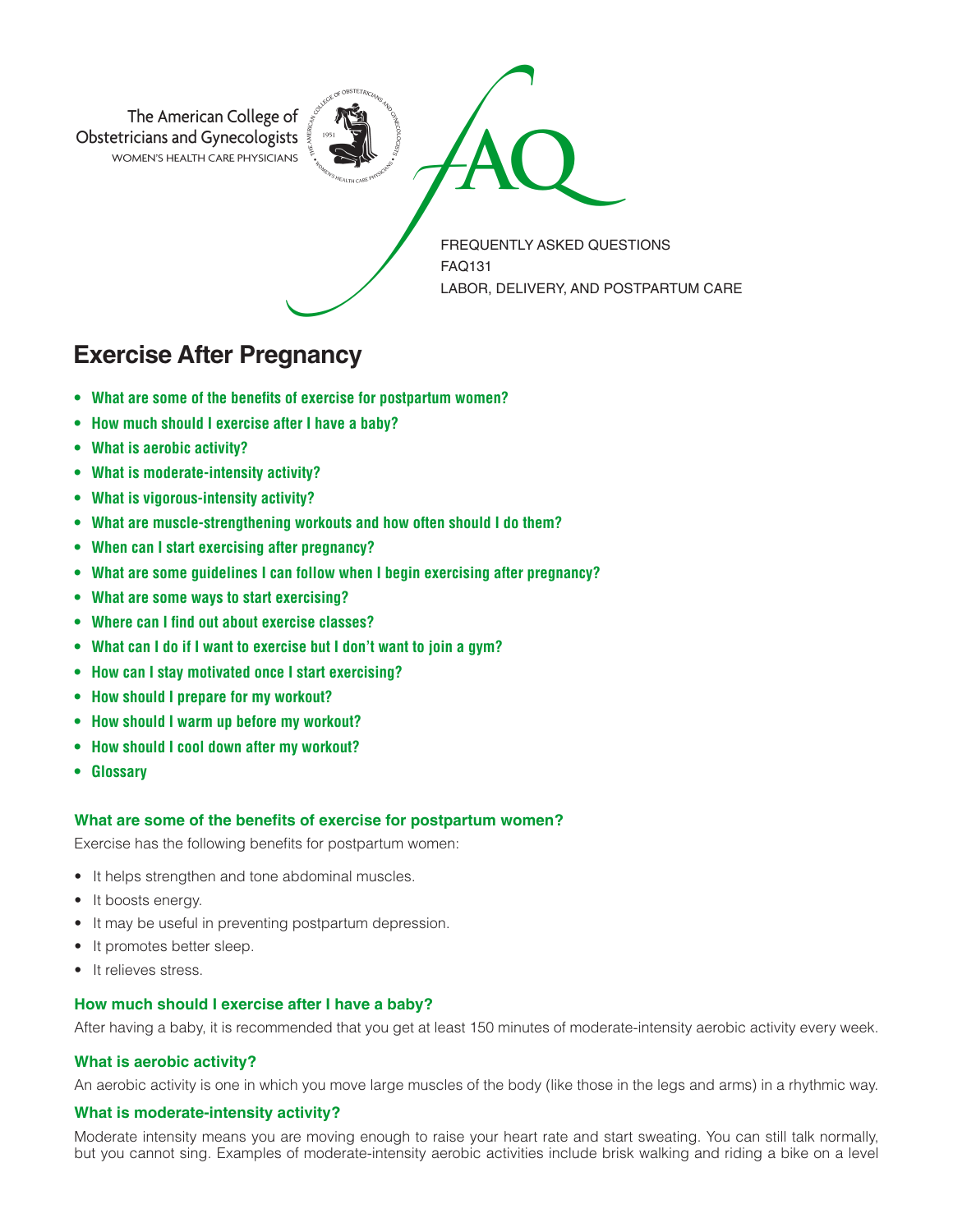surface. You can choose to divide the 150 minutes into 30-minute workouts on 5 days of the week or into smaller 10-minute sessions throughout each day. For example, you could go for three 10-minute walks each day.

## **What is vigorous-intensity activity?**

A vigorous-intensity activity is one in which it is hard to talk without pausing for breath. If you followed a vigorous-intensity exercise program before pregnancy, it may be possible to return to your regular workouts soon after the baby is born. Be sure to get your health care provider's approval. Examples include running, jumping rope, and swimming laps.

#### **What are muscle-strengthening workouts and how often should I do them?**

This type of exercise works the body's major muscle groups, such as the legs, arms, and hips. Examples include yoga, Pilates, lifting weights, sit-ups, and push-ups. There also are special Kegel exercises that help tone the muscles of the pelvic floor. Muscle-strengthening activities should be done in addition to your aerobic activity on at least 2 days a week.

#### **When can I start exercising after pregnancy?**

If you had a healthy pregnancy and a normal vaginal delivery, you should be able to start exercising again soon after the baby is born. Usually, it is safe to begin exercising a few days after giving birth—or as soon as you feel ready. If you had a *cesarean delivery* or other complications, ask your health care provider when it is safe to begin exercising again.

## **What are some guidelines I can follow when I begin exercising after pregnancy?**

Aim to stay active for 20–30 minutes a day. When you first start exercising after childbirth, try simple postpartum exercises that help strengthen major muscle groups, including abdominal and back muscles. Gradually add moderate-intensity exercise. Remember, even 10 minutes of exercise benefits your body. If you exercised vigorously before pregnancy or you are a competitive athlete, you can work up to vigorous-intensity activity. Stop exercising if you feel pain.

## **What are some ways to start exercising?**

When you are ready to start exercising, walking is a great way to get back in shape. Walking outside has an added bonus because you can push your baby in a stroller. There are special strollers made for this kind of activity, but using a regular stroller is fine. Another good way to get daily exercise is by joining an exercise class. Working out with a group and socializing with group members can help keep you motivated.

## **Where can I find out about exercise classes?**

Check with your local fitness clubs or community centers for classes that interest you, such as yoga, Pilates, spinning, and dance. Some gyms even offer special postpartum exercise classes and classes you can take with your baby. You also might consider working out with a personal trainer for the first few weeks.

## **What can I do if I want to exercise but I don't want to join a gym?**

If you do not want to join a gym but want the benefits of having someone to exercise with, ask a friend to be your workout buddy. If you want to exercise on your own, check out fitness DVDs and online exercise programs. Many are designed for women who have just had a baby. Some even show you how to involve your baby in the exercise routines.

#### **How can I stay motivated once I start exercising?**

You may already have a great exercise tool in your pocket. Smart phone apps for exercise and fitness can help you stay motivated, keep track of your progress, and connect you with others with the same exercise goals. Many apps are free or cost very little.

#### **How should I prepare for my workout?**

As you get ready for your workout, follow these steps:

- Wear loose-fitting clothing that will help keep you cool.
- If you are breastfeeding, feed your baby or express your milk before your workout to avoid any discomfort that may come from engorged breasts.
- Wear a bra that fits well and gives plenty of support to protect your breasts.
- Have a bottle of water handy and take several sips during your workout.

#### **How should I warm up before my workout?**

Spend 10 minutes warming up to get your muscles ready for exercise. Try stretches for the lower back, pelvis, and thighs. Hold stretches for several seconds and return to the starting position. Walking in place also is a good way to warm up.

## **How should I cool down after my workout?**

End your workout with a 5-minute cool-down period that brings your heart rate back to normal. Walk slowly in place and stretch again to help avoid soreness.